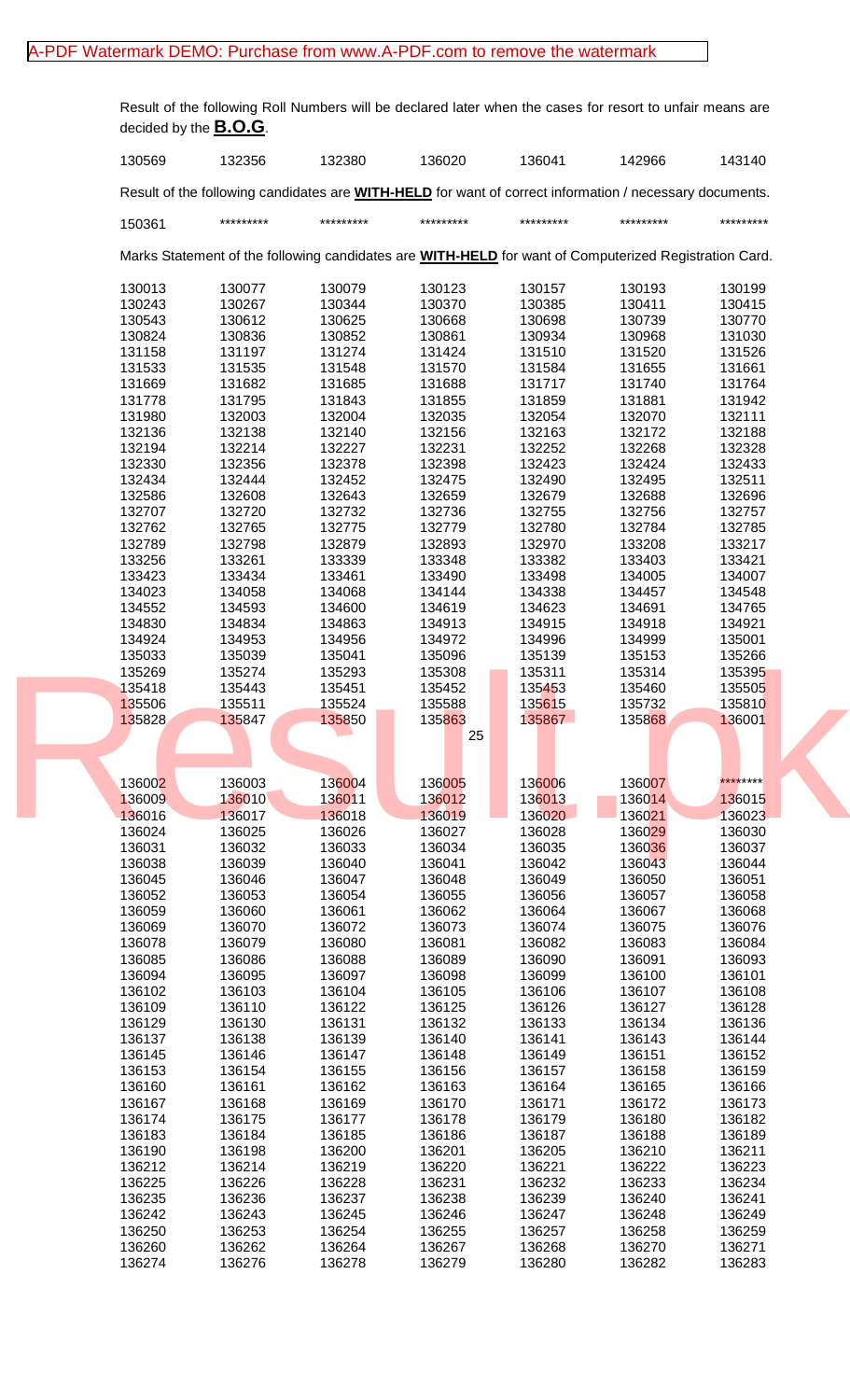| 136284           | 136286           | 136287           | 136288           | 136289           | 136290           | 136291           |  |
|------------------|------------------|------------------|------------------|------------------|------------------|------------------|--|
| 136292           | 136293           | 136294           | 136295           | 136299           | 136301           | 136302           |  |
| 136303           | 136305           | 136307           | 136308           | 136309           | 136310           | 136311           |  |
|                  |                  |                  |                  |                  |                  |                  |  |
| 136312           | 136313           | 136315           | 136316           | 136317           | 136318           | 136319           |  |
| 136321           | 136322           | 136323           | 136324           | 136325           | 136326           | 136327           |  |
|                  |                  |                  |                  |                  |                  |                  |  |
| 136328           | 136329           | 136331           | 136332           | 136333           | 136335           | 136336           |  |
| 136340           | 136341           | 136342           | 136343           | 136344           | 136345           | 136347           |  |
|                  |                  |                  |                  |                  |                  |                  |  |
| 136348           | 136351           | 136352           | 136353           | 136355           | 136358           | 136364           |  |
| 136365           | 136366           | 136367           | 136368           | 136369           | 136370           | 136372           |  |
|                  |                  |                  |                  |                  |                  |                  |  |
| 136373           | 136374           | 136375           | 136376           | 136377           | 136380           | 136381           |  |
| 136383           | 136384           | 136385           | 136386           | 136387           | 136390           | 136391           |  |
|                  |                  |                  |                  |                  |                  |                  |  |
| 136392           | 136394           | 136395           | 136396           | 136397           | 136398           | 136399           |  |
| 136400           | 136401           | 136402           | 136403           | 136404           | 136405           | 136406           |  |
|                  |                  |                  |                  |                  |                  |                  |  |
| 136407           | 136409           | 136411           | 136412           | 136413           | 136414           | 136416           |  |
| 136420           | 136422           | 136423           | 136424           | 136425           | 136427           | 136428           |  |
|                  |                  |                  |                  |                  |                  |                  |  |
| 136429           | 136430           | 136431           | 136432           | 136435           | 136436           | 136437           |  |
| 136438           | 136442           | 136445           | 136446           | 136447           | 136448           | 136450           |  |
|                  |                  |                  |                  |                  |                  |                  |  |
| 136451           | 136453           | 136454           | 136456           | 136457           | 136458           | 136459           |  |
| 136460           | 136461           | 136462           | 136463           | 136464           | 136465           | 136466           |  |
|                  |                  |                  |                  |                  |                  |                  |  |
| 136467           | 136468           | 136470           | 136471           | 136472           | 136473           | 136474           |  |
| 136475           | 136476           | 136477           | 136478           | 136479           | 136480           | 136481           |  |
|                  |                  |                  | 136486           |                  |                  | 136490           |  |
| 136482           | 136483           | 136485           |                  | 136487           | 136488           |                  |  |
| 136491           | 136492           | 136493           | 136494           | 136495           | 136496           | 136497           |  |
|                  |                  |                  |                  |                  |                  |                  |  |
| 136498           | 136499           | 136500           | 136502           | 136503           | 136504           | 136507           |  |
| 136508           | 136509           | 136510           | 136511           | 136512           | 136516           | 136517           |  |
|                  |                  |                  |                  |                  |                  |                  |  |
| 136518           | 136520           | 136521           | 136522           | 136523           | 136524           | 136525           |  |
| 136526           | 136527           | 136528           | 136531           | 136532           | 136533           | 136535           |  |
|                  |                  |                  |                  |                  |                  |                  |  |
| 136536           | 136537           | 136540           | 136543           | 136544           | 136547           | 136548           |  |
| 136549           | 136550           | 136551           | 136552           | 136553           | 136556           | 136557           |  |
|                  |                  |                  |                  |                  |                  |                  |  |
| 136558           | 136560           | 136563           | 136565           | 136566           | 136567           | 136568           |  |
| 136569           | 136571           | 136573           | 136574           | 136575           | 136601           | 136602           |  |
|                  |                  |                  |                  |                  |                  |                  |  |
| 136603           | 136605           | 136606           | 136607           | 136608           | 136609           | 136611           |  |
| 136612           | 136614           | 136616           | 136617           | 136618           | 136619           | 136620           |  |
|                  |                  |                  |                  |                  |                  |                  |  |
| 136621           | 136624           | 136625           | 136626           | 136628           | 136630           | 136633           |  |
| 136634           | 136635           | 136636           | 136637           | 136638           | 136640           | 136641           |  |
|                  |                  |                  |                  |                  |                  |                  |  |
| 136643           | 136644           | 136645           | 136646           | 136647           | 136648           | 136649           |  |
|                  |                  |                  |                  |                  |                  |                  |  |
|                  |                  |                  |                  |                  |                  |                  |  |
| 136650           | 136681           | 136682           | 136683           | 136684           | 136685           | 136686           |  |
| 136687           | 136688           | 136689           | 136690           | 136691           | 136692           | 136693           |  |
|                  |                  |                  |                  |                  |                  |                  |  |
| 136694           | 136695           | 136696           | 136697           | 136698           | 136699           | 136700           |  |
| 136701           | 136702           | 136751           | 136752           | 136753           | 136754           | 136755           |  |
|                  |                  |                  |                  |                  |                  |                  |  |
| 136756           | 136757           | 136758           | 136759           | 136760           | 136801           | 136802           |  |
|                  |                  |                  | 26               |                  |                  |                  |  |
|                  |                  |                  |                  |                  |                  |                  |  |
|                  |                  |                  |                  |                  |                  |                  |  |
|                  |                  |                  |                  |                  |                  |                  |  |
|                  |                  |                  |                  |                  |                  |                  |  |
|                  |                  |                  |                  |                  |                  |                  |  |
| 136804           | 136806           | 136807           | 136808           | 136809           | 136811           | 136812           |  |
| 136813           | 136814           | 136815           | 136816           | 136817           | 136821           | 136822           |  |
|                  |                  |                  |                  |                  |                  |                  |  |
| 136823           | 136824           | 136825           | 136826           | 136828           | 136829           | 136835           |  |
| 136840           | 136841           | 136847           | 136848           | 136849           | 136850           | 136852           |  |
|                  |                  |                  |                  |                  |                  |                  |  |
| 136854           | 136855           | 136856           | 136857           | 136858           | 136859           | 136861           |  |
| 136863           | 136864           | 136867           | 136868           | 136869           | 136871           | 136874           |  |
|                  |                  |                  |                  |                  |                  |                  |  |
| 136875           | 136876           | 136877           | 136878           | 136879           | 136880           | 136883           |  |
| 136885           | 136887           | 136888           | 136889           | 136891           | 136892           | 136893           |  |
|                  |                  |                  |                  |                  |                  |                  |  |
| 136894           | 136895           | 136896           | 136898           | 136900           | 136901           | 136902           |  |
| 136903           | 136905           | 136906           | 136907           | 136908           | 136909           | 136910           |  |
|                  |                  |                  |                  |                  |                  | 136917           |  |
| 136911           | 136912           | 136913           | 136914           | 136915           | 136916           |                  |  |
| 136918           | 136919           | 136920           | 136921           | 136922           | 136923           | 136924           |  |
| 136927           | 136928           | 136929           | 136930           | 136931           | 136932           | 136934           |  |
|                  |                  |                  |                  |                  |                  |                  |  |
| 136937           | 136938           | 136939           | 136940           | 136941           | 136942           | 136943           |  |
| 136944           | 136945           | 136946           | 136947           | 136948           | 136949           | 136951           |  |
|                  |                  |                  |                  |                  |                  |                  |  |
| 136952           | 136953           | 136954           | 136955           | 136956           | 136957           | 136958           |  |
| 136959           | 136960           | 136961           | 136962           | 136963           | 136964           | 136965           |  |
|                  |                  |                  |                  |                  |                  |                  |  |
| 136966           | 136967           | 136968           | 136969           | 136970           | 136971           | 136972           |  |
| 136973           | 136974           | 136975           | 136976           | 136977           | 136979           | 136980           |  |
|                  |                  |                  |                  |                  |                  |                  |  |
| 136981           | 136982           | 136983           | 136985           | 136986           | 136987           | 136988           |  |
| 136989           | 136991           | 136992           | 136993           | 136994           | 136995           | 136997           |  |
|                  |                  |                  |                  |                  |                  |                  |  |
| 136999           | 137000           | 137001           | 137002           | 137003           | 137004           | 137005           |  |
| 137007           | 137008           | 137010           | 137011           | 137012           | 137013           | 137014           |  |
|                  |                  |                  |                  |                  |                  | 137022           |  |
| 137015           | 137016           | 137017           | 137019           | 137020           | 137021           |                  |  |
| 137023           | 137024           | 137025           | 137026           | 137027           | 137028           | 137029           |  |
| 137031           | 137032           | 137033           | 137034           | 137035           | 137036           | 137037           |  |
|                  |                  |                  |                  |                  |                  |                  |  |
| 137038           | 137040           | 137041           | 137042           | 137043           | 137044           | 137045           |  |
| 137046           | 137047           | 137048           | 137049           | 137050           | 137051           | 137052           |  |
|                  |                  |                  |                  |                  |                  |                  |  |
| 137054<br>137061 | 137055<br>137062 | 137056<br>137064 | 137057<br>137065 | 137058<br>137066 | 137059<br>137068 | 137060<br>137070 |  |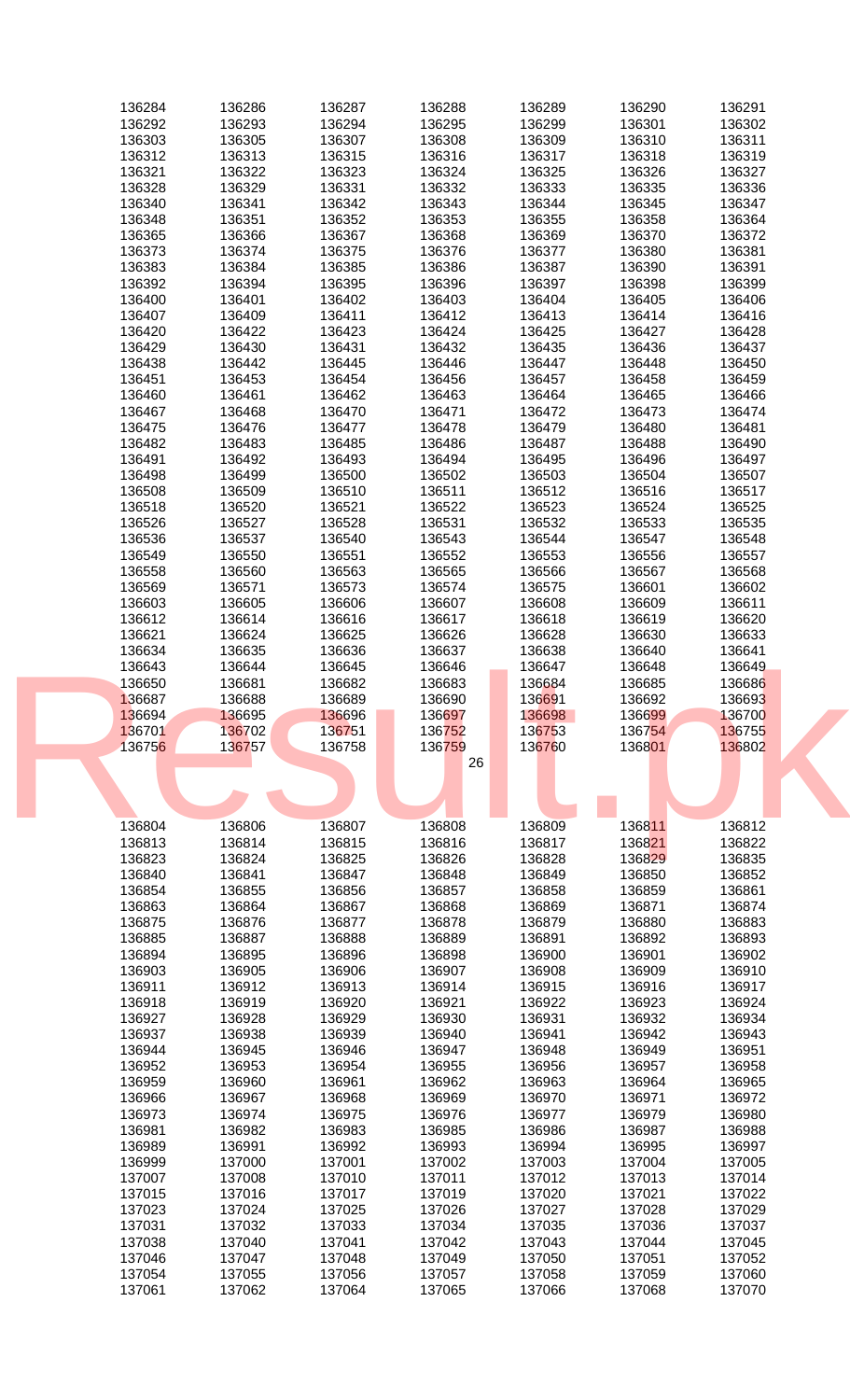| 137071           | 137072           | 137075           | 137076           | 137077           | 137078           | 137079           |  |
|------------------|------------------|------------------|------------------|------------------|------------------|------------------|--|
| 137082           | 137083           | 137084           | 137086           | 137087           | 137089           | 137090           |  |
|                  |                  |                  |                  |                  |                  |                  |  |
| 137092           | 137093           | 137094           | 137095           | 137096           | 137097           | 137098           |  |
| 137100           | 137101           | 137102           | 137103           | 137104           | 137105           | 137106           |  |
|                  |                  |                  |                  |                  |                  |                  |  |
| 137110           | 137112           | 137113           | 137114           | 137115           | 137116           | 137118           |  |
| 137119           | 137121           | 137122           | 137123           | 137124           | 137125           | 137126           |  |
| 137127           | 137128           | 137129           | 137130           | 137132           | 137134           | 137137           |  |
|                  |                  |                  |                  |                  |                  |                  |  |
| 137138           | 137139           | 137140           | 137141           | 137142           | 137143           | 137144           |  |
| 137145           | 137146           | 137147           | 137149           | 137150           | 137151           | 137152           |  |
|                  |                  |                  |                  |                  |                  |                  |  |
| 137153           | 137154           | 137155           | 137156           | 137157           | 137158           | 137159           |  |
| 137160           | 137161           | 137163           | 137164           | 137165           | 137166           | 137205           |  |
| 137206           | 137208           | 137209           | 137210           | 137251           | 137252           | 137254           |  |
|                  |                  |                  |                  |                  |                  |                  |  |
| 137255           | 137256           | 137257           | 137258           | 137259           | 137260           | 137262           |  |
| 137263           | 137264           | 137265           | 137266           | 137268           | 137269           | 137270           |  |
| 137272           | 137273           | 137275           | 137276           | 137279           | 137280           | 137281           |  |
|                  |                  |                  |                  |                  |                  |                  |  |
| 137283           | 137284           | 137287           | 137289           | 137290           | 137293           | 137296           |  |
| 137297           | 137298           | 137301           | 137302           | 137305           | 137307           | 137309           |  |
| 137310           | 137311           | 137313           | 137314           | 137315           | 137316           | 137317           |  |
|                  |                  |                  |                  |                  |                  |                  |  |
| 137318           | 137321           | 137322           | 137324           | 137325           | 137326           | 137327           |  |
| 137328           | 137329           | 137331           | 137332           | 137333           | 137334           | 137335           |  |
| 137336           | 137337           | 137338           | 137339           | 137340           | 137341           | 137343           |  |
|                  |                  |                  |                  |                  |                  |                  |  |
| 137344           | 137345           | 137346           | 137347           | 137348           | 137349           | 137350           |  |
| 137351           | 137352           | 137353           | 137354           | 137355           | 137356           | 137357           |  |
| 137358           | 137359           | 137360           | 137372           | 137373           | 137375           | 137377           |  |
|                  |                  |                  |                  |                  |                  |                  |  |
| 137378           | 137379           | 137381           | 137382           | 137383           | 137385           | 137386           |  |
| 137389           | 137390           | 137391           | 137392           | 137394           | 137395           | 137442           |  |
| 137443           | 137444           | 137446           | 137448           | 137449           | 137451           | 137452           |  |
|                  |                  |                  |                  |                  |                  |                  |  |
| 137453           | 137454           | 137455           | 137456           | 137458           | 137460           | 137463           |  |
| 137464           | 137465           | 137466           | 137467           | 137468           | 137469           | 137470           |  |
| 137471           |                  | 137477           | 137478           | 137479           | 137480           | 137481           |  |
|                  | 137472           |                  |                  |                  |                  |                  |  |
| 137482           | 137521           | 137522           | 137526           | 137528           | 137529           | 137530           |  |
| 137531           | 137532           | 137533           | 137535           | 137536           | 137537           | 137571           |  |
|                  |                  |                  |                  |                  |                  |                  |  |
| 137573           | 137574           | 137575           | 137576           | 137577           | 137579           | 137580           |  |
| 137581           | 137582           | 137583           | 137584           | 137585           | 137586           | 137587           |  |
| 137588           | 137589           | 137590           | 137591           | 137592           | 137593           | 137594           |  |
| 137595           | 137596           | 137597           | 137598           | 137599           | 137600           | 137601           |  |
|                  |                  |                  |                  |                  |                  |                  |  |
|                  |                  |                  |                  |                  |                  |                  |  |
| 137602           | 137603           | 137604           | 137605           | 137606           | 137607           | 137608           |  |
|                  |                  |                  |                  |                  |                  |                  |  |
| 137609           | 137613           | 137616           | 137617           | 137618           | 137619           | 137622           |  |
| 137625           | 137626           | 137628           | 137629           | 137630           | 137631           | 137632           |  |
| 137633           | 137634           | 137638           | 137639           | 137644           | 137645           | 137646           |  |
|                  |                  |                  |                  |                  |                  |                  |  |
| 137647           | 137648           | 137649           | 137650           | 137652           | 137653           | 137654           |  |
|                  |                  |                  | 27               |                  |                  |                  |  |
|                  |                  |                  |                  |                  |                  |                  |  |
|                  |                  |                  |                  |                  |                  |                  |  |
|                  |                  |                  |                  |                  |                  |                  |  |
|                  |                  |                  |                  |                  |                  |                  |  |
| 137655           | 137657           | 137658           | 137659           | 137660           | 137661           | 137662           |  |
| 137663           | 137664           | 137665           | 137666           | 137667           | 137668           | 137669           |  |
|                  |                  |                  |                  |                  |                  |                  |  |
| 137670           | 137671           | 137672           | 137673           | 137674           | 137676           | 137677           |  |
| 137678           | 137679           | 137680           | 137681           | 137682           | 137683           | 137684           |  |
| 137685           | 137686           | 137688           | 137690           | 137691           | 137692           | 137693           |  |
|                  |                  |                  |                  |                  |                  |                  |  |
| 137694           | 137695           | 137696           | 138001           | 138003           | 138005           | 138006           |  |
| 138008           | 138009           | 138010           | 138011           | 138012           | 138013           | 138015           |  |
| 138016           | 138018           | 138019           | 138021           | 138022           | 138023           | 138024           |  |
|                  |                  |                  |                  |                  |                  |                  |  |
| 138025           | 138081           | 138083           | 138085           | 138090           | 138092           | 138093           |  |
| 138094           | 138095           | 138096           | 138097           | 138141           | 138142           | 138143           |  |
| 138145           | 138146           | 138147           | 138148           | 138149           | 138150           | 138151           |  |
|                  |                  |                  |                  |                  |                  |                  |  |
| 138152           | 138202           | 138203           | 138204           | 138205           | 138206           | 138207           |  |
| 138208           | 138209           | 138210           | 138211           | 138212           | 138213           | 138214           |  |
| 138215           | 138216           | 138217           | 138218           | 138219           | 138261           | 138262           |  |
|                  | 138267           | 138268           | 138269           |                  |                  | 138272           |  |
| 138264           |                  |                  |                  | 138270           | 138271           |                  |  |
| 138322           | 138325           | 138326           | 138327           | 138328           | 138329           | 138381           |  |
| 138382           | 138383           | 138431           | 138433           | 138434           | 138482           | 138483           |  |
| 138487           | 138488           | 138489           | 138490           | 138491           | 138493           | 138494           |  |
|                  |                  |                  |                  |                  |                  |                  |  |
| 138495           | 138496           | 138497           | 138498           | 138499           | 138500           | 138501           |  |
| 138502           | 138551           | 138552           | 138554           | 138555           | 138556           | 138557           |  |
| 138558           | 138559           | 138562           | 138564           | 138565           | 138566           | 138567           |  |
|                  |                  |                  |                  |                  |                  |                  |  |
| 138568           | 138569           | 138570           | 138571           | 138573           | 138574           | 138575           |  |
| 138576           | 138577           | 138579           | 138633           | 138671           | 138673           | 138675           |  |
| 138721           | 138723           | 138724           | 138725           | 138726           | 138729           | 138731           |  |
|                  |                  |                  |                  |                  |                  |                  |  |
| 138732           | 138734           | 138735           | 138738           | 138739           | 138740           | 138741           |  |
| 138783           | 138784           | 138785           | 138786           | 138787           | 138833           | 138834           |  |
| 138836           | 138837           | 138838           | 138881           | 138883           | 138932           | 138933           |  |
|                  |                  |                  |                  |                  |                  | 138941           |  |
| 138934           | 138935           | 138936           | 138938           | 138939           | 138940           |                  |  |
| 138942<br>138950 | 138944<br>138951 | 138945<br>138952 | 138946<br>138953 | 138947<br>138955 | 138948<br>138956 | 138949<br>140126 |  |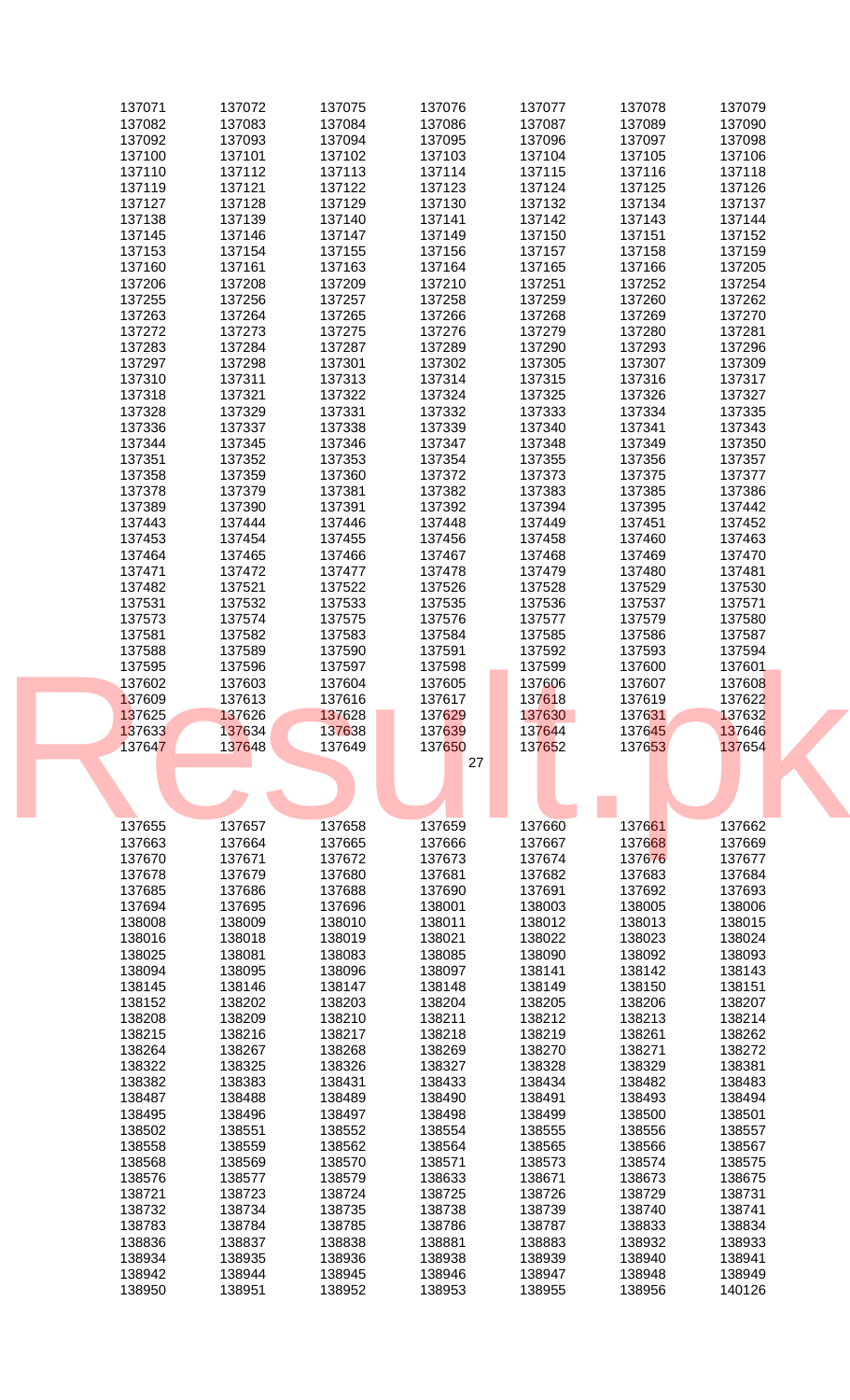| 140174           | 140176           | 140267           | 140268           | 140269           | 140270           | 140271           |  |
|------------------|------------------|------------------|------------------|------------------|------------------|------------------|--|
| 140272           | 140273           | 140274           | 140276           | 140284           | 140285           | 140286           |  |
|                  |                  |                  |                  |                  |                  |                  |  |
| 140287           | 140288           | 140289           | 140290           | 140291           | 140304           | 140305           |  |
| 140315           | 140316           | 140323           | 140325           | 140332           | 140439           | 140440           |  |
|                  |                  |                  |                  |                  |                  |                  |  |
| 140443           | 140444           | 140445           | 140446           | 140447           | 140448           | 140449           |  |
| 140450           | 140452           | 140453           | 140455           | 140456           | 140457           | 140474           |  |
| 140509           | 140587           | 140588           | 140589           | 140590           | 140593           | 140600           |  |
|                  |                  |                  |                  |                  |                  |                  |  |
| 140630           | 140634           | 140636           | 140638           | 140640           | 140836           | 140837           |  |
| 140838           | 140839           | 140840           | 140850           | 140863           | 140905           | 140907           |  |
|                  |                  |                  |                  |                  |                  |                  |  |
| 140909           | 140912           | 140924           | 140927           | 140928           | 140934           | 140944           |  |
| 140946           | 140947           | 141237           | 141238           | 141239           | 141240           | 141242           |  |
|                  |                  |                  |                  |                  |                  |                  |  |
| 141243           | 141244           | 141245           | 141246           | 141247           | 141248           | 141249           |  |
| 141250           | 141252           | 141253           | 141305           | 141322           | 141326           | 141399           |  |
|                  |                  |                  |                  |                  |                  |                  |  |
| 141410           | 141411           | 141412           | 141413           | 141414           | 141415           | 141445           |  |
| 141446           | 141450           | 141456           | 141459           | 141460           | 141461           | 141465           |  |
|                  | 141467           | 141469           | 141476           | 141478           | 141481           | 141483           |  |
| 141466           |                  |                  |                  |                  |                  |                  |  |
| 141486           | 141487           | 141494           | 141495           | 141496           | 141497           | 141505           |  |
| 141507           | 141508           | 141511           | 141518           | 141521           | 141522           | 141634           |  |
|                  |                  |                  |                  |                  |                  |                  |  |
| 141635           | 141636           | 141637           | 141639           | 141640           | 141641           | 141642           |  |
| 141643           | 141658           | 141703           | 141707           | 141708           | 141709           | 141710           |  |
|                  |                  |                  |                  |                  |                  |                  |  |
| 141711           | 141712           | 141713           | 141714           | 141715           | 141721           | 141730           |  |
| 141733           | 141734           | 141738           | 141740           | 142001           | 142003           | 142004           |  |
|                  |                  |                  | 142048           |                  |                  |                  |  |
| 142005           | 142014           | 142046           |                  | 142049           | 142051           | 142052           |  |
| 142059           | 142062           | 142068           | 142070           | 142075           | 142081           | 142085           |  |
| 142330           | 142347           | 142348           | 142349           | 142350           | 142351           | 142356           |  |
|                  |                  |                  |                  |                  |                  |                  |  |
| 142363           | 142611           | 142613           | 142614           | 142615           | 142616           | 142621           |  |
| 142623           | 142627           | 142629           | 142632           | 142633           | 142634           | 142635           |  |
|                  |                  |                  |                  |                  |                  |                  |  |
| 142636           | 142982           | 142983           | 142987           | 142988           | 142989           | 142990           |  |
| 143038           | 143091           | 143094           | 143096           | 143102           | 143104           | 143105           |  |
|                  |                  |                  |                  |                  |                  |                  |  |
| 143106           | 143112           | 143115           | 143116           | 143126           | 143130           | 143135           |  |
| 143138           | 143142           | 143143           | 143144           | 143147           | 143151           | 143157           |  |
|                  |                  |                  |                  |                  |                  |                  |  |
| 143158           | 143160           | 143161           | 143162           | 143163           | 143164           | 143165           |  |
| 143166           | 143167           | 143168           | 143169           | 143170           | 143171           | 143481           |  |
| 143482           | 143483           | 143484           | 143485           | 143486           | 143487           | 143488           |  |
|                  |                  |                  |                  |                  |                  |                  |  |
| 143490           | 143491           | 143498           | 143518           | 143541           | 143548           | 143552           |  |
| 143557           | 143567           | 143574           | 143578           | 143590           | 143597           | 143599           |  |
|                  |                  |                  |                  |                  |                  |                  |  |
|                  | 143603           | 143609           | 143615           | 143658           | 143659           | 143660           |  |
| 143601           |                  |                  |                  |                  |                  |                  |  |
|                  |                  |                  |                  |                  |                  |                  |  |
| 143661           | 143662           | 143663           | 143664           | 143665           | 143668           | 143669           |  |
| 143670           | 143673           | 143674           | 143675           | 143676           | 143684           | 143685           |  |
|                  |                  |                  |                  |                  |                  |                  |  |
| 143691           | 143696           | 143702           | 143711           | 143713           | 143716           | 143717           |  |
| 143722           | 143723           | 143725           | 143727           | 143729           | 143739           | 143741           |  |
|                  |                  |                  | 28               |                  |                  |                  |  |
|                  |                  |                  |                  |                  |                  |                  |  |
|                  |                  |                  |                  |                  |                  |                  |  |
|                  |                  |                  |                  |                  |                  |                  |  |
|                  |                  |                  |                  |                  |                  |                  |  |
|                  |                  |                  |                  |                  |                  |                  |  |
| 143742           | 143746           | 143747           | 143748           | 143749           | 143757           | 143760           |  |
| 143762           | 143764           | 143765           | 143766           | 143767           | 143768           | 143771           |  |
|                  |                  |                  |                  |                  |                  |                  |  |
| 143773           | 143775           | 143785           | 143786           | 143787           | 143788           | 143791           |  |
| 143792           | 144209           | 144210           | 144219           | 144231           | 144232           | 144243           |  |
| 144245           | 144246           | 144247           | 144556           | 144558           | 144562           | 144564           |  |
|                  |                  |                  |                  |                  |                  |                  |  |
| 144565           | 144567           | 144568           | 144569           | 144571           | 144584           | 144588           |  |
| 144607           | 144636           | 144637           | 144638           | 144641           | 144642           | 144645           |  |
|                  |                  |                  |                  |                  |                  |                  |  |
| 144648           | 144650           | 144652           | 144660           | 144666           | 144669           | 144670           |  |
| 144671           | 144672           | 144674           | 144677           | 144678           | 144679           | 144680           |  |
|                  |                  |                  |                  |                  |                  |                  |  |
| 144682           | 144683           | 144685           | 144686           | 144687           | 144688           | 144689           |  |
| 144690           | 144691           | 144899           | 144900           | 144901           | 144902           | 144903           |  |
| 144904           | 144905           | 144906           | 144907           | 144919           | 144921           | 145257           |  |
|                  |                  |                  |                  |                  |                  |                  |  |
| 145279           | 145280           | 145281           | 145283           | 145284           | 145288           | 145289           |  |
| 145301           | 145342           | 145343           | 145344           | 145345           | 145363           | 145370           |  |
|                  |                  |                  |                  |                  |                  |                  |  |
| 145374           | 145955           | 145965           | 145967           | 145969           | 145970           | 145971           |  |
| 145972           | 145974           | 145976           | 145978           | 145979           | 145982           | 145988           |  |
| 145990           | 145991           | 145993           | 145995           | 145998           | 145999           | 146001           |  |
|                  |                  |                  |                  |                  |                  |                  |  |
| 146002           | 146005           | 146008           | 146009           | 146015           | 146019           | 146025           |  |
| 146028           | 146030           | 146034           | 146035           | 146036           | 146037           | 146038           |  |
|                  |                  |                  |                  |                  |                  |                  |  |
| 146039           | 146040           | 146041           | 146042           | 146044           | 146045           | 146046           |  |
| 146047           | 146048           | 146050           | 146051           | 146052           | 146053           | 146055           |  |
| 146057           | 146059           |                  | 146061           |                  |                  | 147052           |  |
|                  |                  | 146060           |                  | 146062           | 147051           |                  |  |
| 147053           | 147054           | 147055           | 147056           | 147057           | 147058           | 147059           |  |
| 147060           | 147101           | 147104           | 147108           | 147109           | 147120           | 147125           |  |
|                  |                  |                  |                  |                  |                  |                  |  |
| 147126           | 147129           | 147347           | 147348           | 147349           | 147351           | 147353           |  |
| 147354           | 147374           | 147379           | 147389           | 147393           | 147630           | 147632           |  |
| 147643           | 147648           | 147651           | 147929           | 147930           | 147932           | 147933           |  |
|                  |                  |                  |                  |                  |                  |                  |  |
| 147934           | 147936           | 147937           | 147987           | 147988           | 147989           | 147990           |  |
| 147992<br>148241 | 148001<br>148242 | 148006<br>148246 | 148013<br>148434 | 148222<br>148435 | 148223<br>148437 | 148240<br>148438 |  |